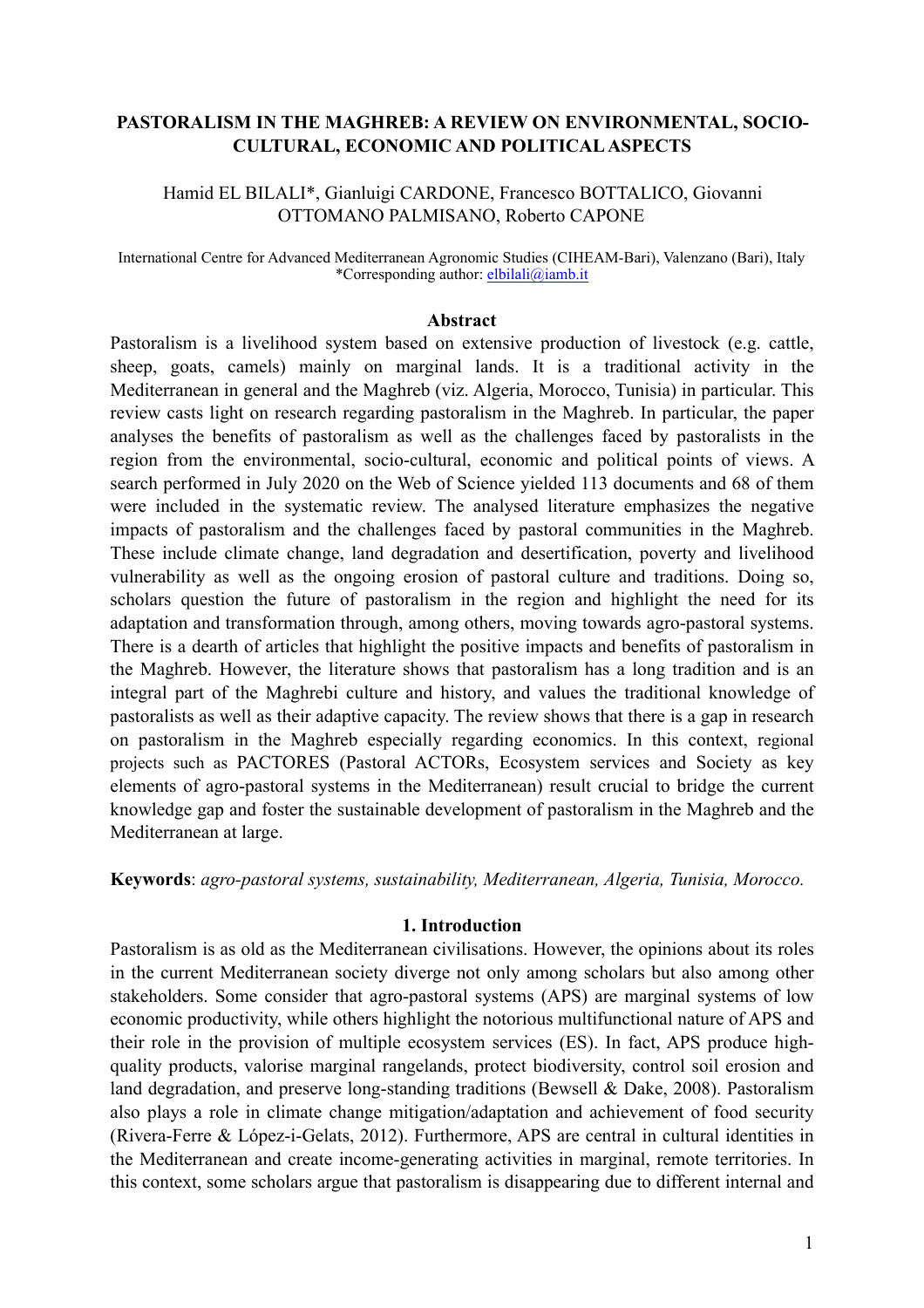external factors such as climate change, unfavourable environmental conditions, and spatial and political marginalization (Jónsson, 2010). Indeed, FAO (2020) puts that "*In spite of their social, economic, and environmental contribution to their communities, pastoralists are often misunderstood and excluded from policy processes affecting them*". Pastoralists face different emerging issues such as land grabbing, climate change and demographic changes, which affect their mobility as well as the access to and use of rangelands (Davies et al., 2014). Other scholars assert that APS, as complex adaptive systems, are suited to changing environmental and climatic conditions (Davies & Nori, 2008; Nori, 2017). Pastoralism and agro-pastoralism are traditional activities in the Maghreb (viz. Algeria, Morocco, Tunisia) (Maurer, 1992) and play an important socio-economic role (Dutilly-Diane, 2007). However, the sector faces several challenges such as rangelands degradation (Abdelguerfi & Laouar, 2000; Rocha Correa, 2013). In this respect, scientific evidence and data are crucial to highlight the multiple roles of pastoralism. For instance, FAO (2020) stresses that "*To increase pastoralism's recognition, data production is crucial for evidence-based policy-making. The collection of data is essential to understand the importance of pastoralism, its contribution to local and national societies and to better inform policies*". Therefore, this review casts light on research regarding pastoralism in the Maghreb. In particular, the paper analyses the benefits and challenges from the environmental, socio-cultural, economic and political points of views.

### **2. Methods**

The article draws upon a systematic review of all documents (journal articles, book chapters, conference articles) indexed in the Web of Science. A search was performed on 17 July 2020 using the search query: *(pastoralism or pastoralist) AND (Maghreb OR "North Africa" OR Algeria OR Morocco OR Tunisia)*. The search yielded 113 documents. Two inclusion criteria were considered: geographical coverage (viz. dealing with at least one of the three Maghreb countries) and thematic focus (viz. pastoralism). Following the scrutiny of titles, abstracts and full-texts, 45 documents were excluded. Therefore, 68 documents were included in the systematic review (Table 1).

| Year | Number | References                                                                                                                                                                                                                                                         |
|------|--------|--------------------------------------------------------------------------------------------------------------------------------------------------------------------------------------------------------------------------------------------------------------------|
| 2020 | 2      | Broodbank & Lucarini $(2020)$ ; Duffy $(2020)$                                                                                                                                                                                                                     |
| 2019 | 4      | Dressler et al. (2019); Guerin (2019); Vidal-Gonzalez & Mahdi (2019); Zerboni<br>& Nicoll (2019)                                                                                                                                                                   |
| 2018 | 7      | Boussaid et al. (2018); Brass (2018); Dunne et al. (2018); Gobindram et al.<br>(2018); Merrills (2018); Rignall & Kusunose (2018); Vidal-Gonzalez & Nahhass<br>(2018)                                                                                              |
| 2017 | 10     | Blanco & Michon (2017); Blanco et al. (2017); Campbell et al. (2017);<br>Dominguez (2017); Faye et al. (2017); Gaouar et al. (2017); Giuliani et al.<br>$(2017)$ ; Mebirouk-Boudechiche et al. $(2017)$ ; Volpato & Di Nardo $(2017)$ ;<br>Volpato et al. $(2017)$ |
| 2016 | 7      | Ben Hounet & Guinand (2016); Ben Hounet et al. (2016); Davis (2016); Jemaa<br>et al. (2016); Martin et al. (2016); Mebirouk-Boudechiche et al. (2016); Roubet<br>& Amara (2016)                                                                                    |

Table 1. List of the selected documents.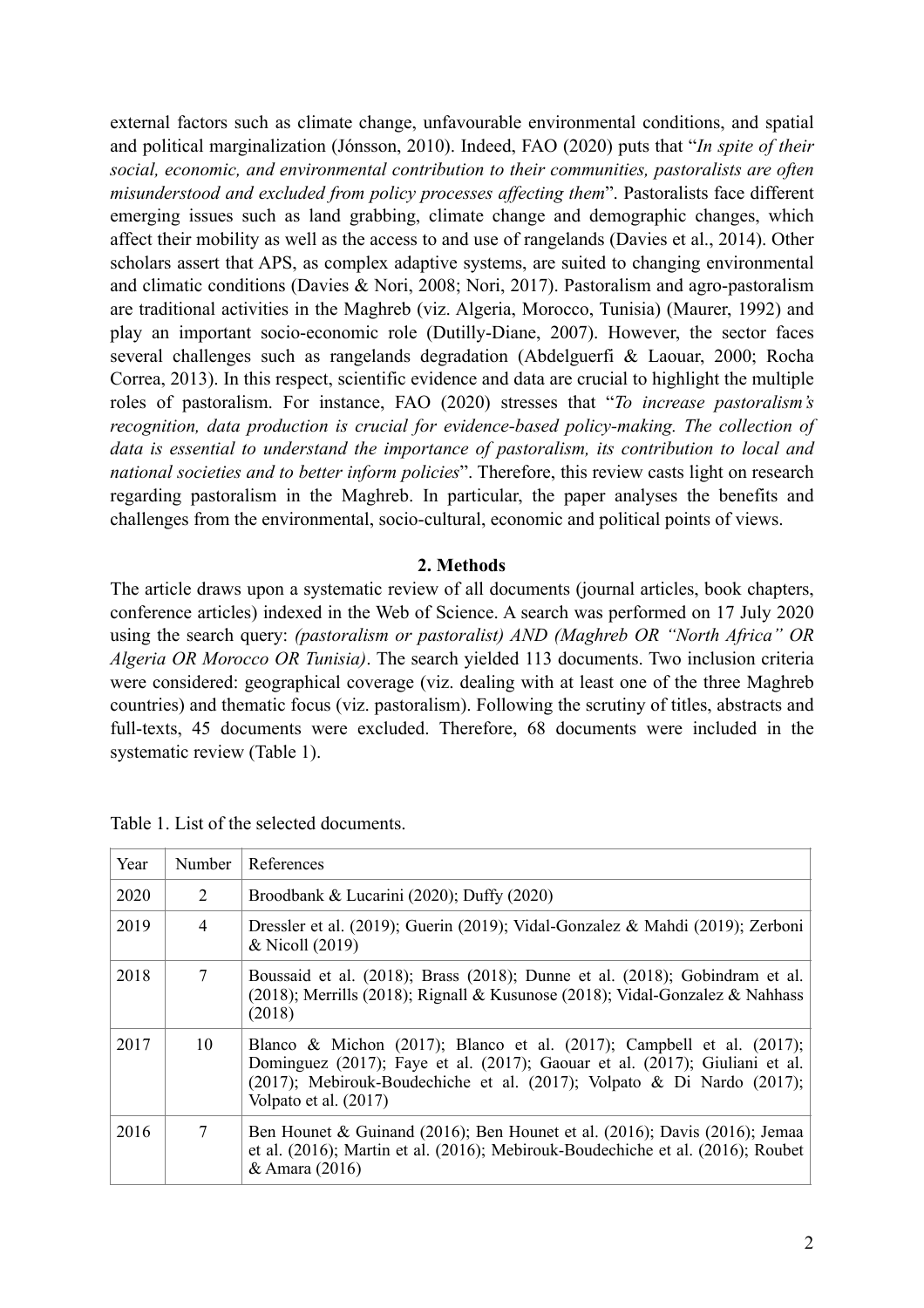| 2015 | 5              | Abdallah & Souilmi (2015); Blanco et al. (2015); Leder (2015); Mebirouk-<br>Boudechiche et al. (2015); Müller et al. (2015) |
|------|----------------|-----------------------------------------------------------------------------------------------------------------------------|
| 2014 | 4              | Aouadi et al. (2014); Freier et al. (2014); Ménard et al. (2014); Volpato &<br>Howard $(2014)$                              |
| 2013 | 5              | Benmoussa (2013); Daoudi et al. (2013); Gamoun (2013); Linstädter et al.<br>(2013); Muigai & Hanotte (2013)                 |
| 2012 | $\overline{4}$ | Akasbi et al. (2012); Chehma & Abdelhamid (2012); Dunne et al. (2012); Freier<br>et al. (2012)                              |
| 2011 | 1              | Freier et al. (2011)                                                                                                        |
| 2010 | 3              | Kuhn et al. (2010); Linstädter et al. (2010); Rössler et al. (2010)                                                         |
| 2009 | 3              | Le Roux & Bouazid (2009); McGregor et al. (2009); Pereira et al. (2009)                                                     |
| 2008 | 1              | Haddouche et al. (2008)                                                                                                     |
| 2007 | 3              | Davies & Hatfield (2007); Dutilly-Diane (2007); Dutilly-Diane et al. (2007)                                                 |
| 2006 | $\overline{3}$ | Davis (2006); Roubet (2006); Smith (2006)                                                                                   |
| 2005 | 2              | Davis (2005); Le Cuziat (2005)                                                                                              |
| 2004 | 1              | Davis (2004)                                                                                                                |
| 2003 | 1              | Roubet (2003)                                                                                                               |
| 1996 | $\overline{2}$ | Benazzouz (1996); Chiche (1996)                                                                                             |

## **3. Results and Discussion**

## *3.1. Environment*

Climate change is a recurrent theme in the literature on pastoralism in the Maghreb (Blanco  $\&$ Michon, 2017; Duffy, 2020; Jemaa et al., 2016; Kuhn et al., 2010). However, many pastoralists have been able to adapt to rainfall variability and droughts (Blanco et al., 2017; Daoudi et al., 2013), especially mobile pastoralists (Akasbi et al., 2012; Dressler et al., 2019; Kuhn et al., 2010). Freier et al. (2014) indicate that the "*promotion of mobile pastoralism in semi-arid areas is a valuable option to increase resilience against climate change*" (p. 917) in southern Morocco. However, the genetic erosion of local breeds (Gaouar et al., 2017) may reduce herds' adaptability to harsh environmental and climatic conditions.

Other articles focus on the impacts of land use changes on pastoralism (Davis, 2004; Duffy, 2020; Jemaa et al., 2016; Kuhn et al., 2010; McGregor et al., 2009; Rignall & Kusunose, 2018). In particular, they highlight that commercial agriculture development decreased mobile pastoralism (cf. transhumance) (Benmoussa, 2013; Duffy, 2020; Haddouche et al., 2008; Jemaa et al., 2016). Some authors point out pastoralism as a cause of land degradation and desertification (Benazzouz, 1996; Boussaïd et al., 2018; Gamoun, 2013; Haddouche et al., 2008; McGregor et al., 2009; Zerboni & Nicoll, 2019), and deforestation (Campbell et al., 2017; Chehma & Abdelhamid, 2012; Haddouche et al., 2008; McGregor et al., 2009; Mebirouk-Boudechiche et al., 2016, 2015). However, Blanco et al. (2015) conclude that "*Saharan agro-pastoralism activities are not necessarily incompatible with acacia tree conservation, contrary to the commonly admitted postulate in Morocco*" (p. 21). Likewise, Davis (2005) highlights that "*The existing data from southern Morocco […] do not support the claims of widespread desertification due to […] pastoral activities*" (p. 509). Zerboni and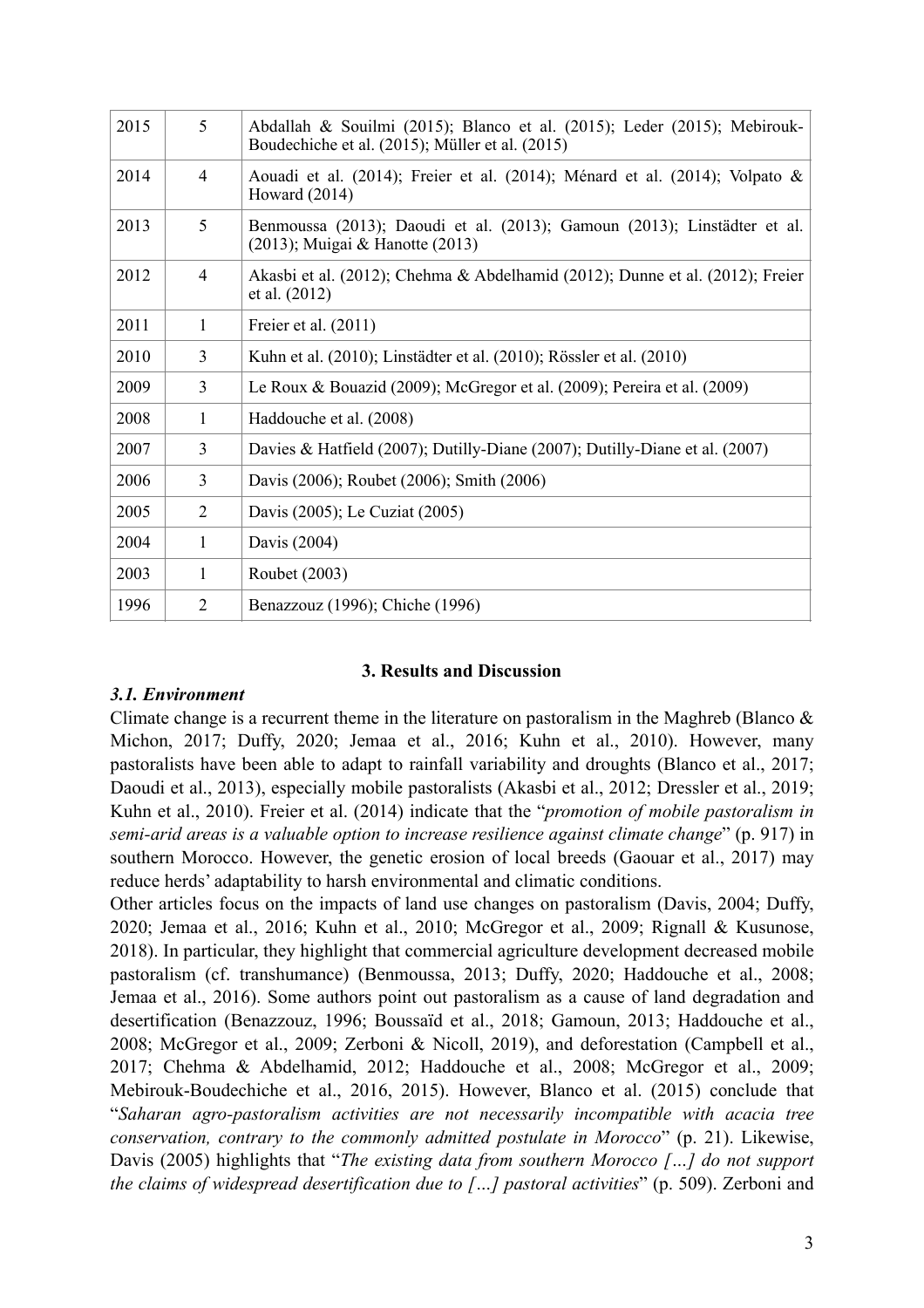Nicoll (2019) stress that "*human and herd animal activities affected geomorphic surfaces that affected slope stability, intensified erosion and dust mobilization, and enhanced dust export from the African continent offshore*" (p. 22). Many of the negative impacts on land resources are due to overgrazing (Boussaïd et al., 2018; Gamoun, 2013; Haddouche et al., 2008; Zerboni & Nicoll, 2019) that is exacerbated by pastoralism modernisation and intensification (Boussaïd et al., 2018; Vidal-González & Nahhass, 2018). However, Davis (2006) argues that "*Land degradation in the dryland agricultural areas of Morocco is commonly blamed on overgrazing by local pastoralists despite existing documentation that suggests instead that ploughing of marginal lands and over-irrigation are the primary drivers of land degradation in the region*". Linstädteret al. (2010) argue that pastoral land use management in the Moroccan High Atlas mitigates the effects of droughts, maintains the capacity of the rangeland vegetation to buffer rainfall variability, and slows down land degradation. Other authors indicate the role of pastoralists in the overexploitation of groundwater resources especially in arid Saharan areas (Boussaïd et al., 2018). The depletion of pastoral resources as a result of frequent droughts and decrease in the grazing area are among the main challenges faced by pastoralists (Gobindram et al., 2018). The degradation of pastures and rangelands increasingly lead pastoralists to provide feed supplements (Mebirouk-Boudechiche et al., 2017; Müller et al., 2015). However, Müller et al. (2015) argue that the application of supplementation is controversial, as it "*allows smallholders to avoid a breakdown in animal numbers in times of drought"* but *"keeps herd sizes high and may thus result in rangeland degradation in the long term*" (p. 153).

# *3.2. Society and culture*

Pastoralism is an integral part of the traditions in the Maghreb. In fact, many authors analyse the history of this practice in the region (Aouadi et al., 2014; Brass, 2018; Broodbank & Lucarini, 2020; Duffy, 2020; Dunne et al., 2018; Dunne et al., 2012; Guerin, 2019; Leder, 2015; McGregor et al., 2009; Merrills, 2018; Muigai & Hanotte, 2013; Pereira et al., 2009; Roubet, 2003, 2006; Roubet & Amara, 2016; Smith, 2006; Vidal-Gonzalez & Mahdi, 2019; Zerboni & Nicoll, 2019) starting with livestock domestication (Brass, 2018; Broodbank & Lucarini, 2020; Zerboni & Nicoll, 2019). Archaeological records show different features associated with pastoralism, transhumance and herding (e.g. trails, footholds, trackways, stables, rock-shelters) (Zerboni & Nicoll, 2019), and rock engravings/painting sites (Roubet & Amara, 2016).

The literature also highlights the huge local knowledge of pastoralists (Ben Hounet et al., 2016; Davis, 2005; Gobindram et al., 2018; Linstädter et al., 2013). For instance, Gobindram et al. (2018) stress that the local ecological knowledge (LEK) of shepherds includes "*recognising and naming forage plants and rangeland types, identifying preferred or less preferred plants or plant parts, describing circumstantial palatability of plants*" (p. 207). Other authors (Davis, 2005, 2016) warn of the ongoing erosion of pastoral indigenous knowledge. In this respect, Davis (2005) argues that "*expert knowledge is based on questionable evidence and that it has been privileged over local knowledge primarily for political, economic and administrative reasons*" (p. 509). The modernisation of pastoralism also affected the culture of pastoral communities (Dominguez, 2017; Vidal-González & Nahhass, 2018) but opinions diverge on its impacts. In this sense, Vidal-Gonzalez and Nahhass (2018) argue that the use of mobile phones improved social cohesion among nomadic populations in eastern Morocco.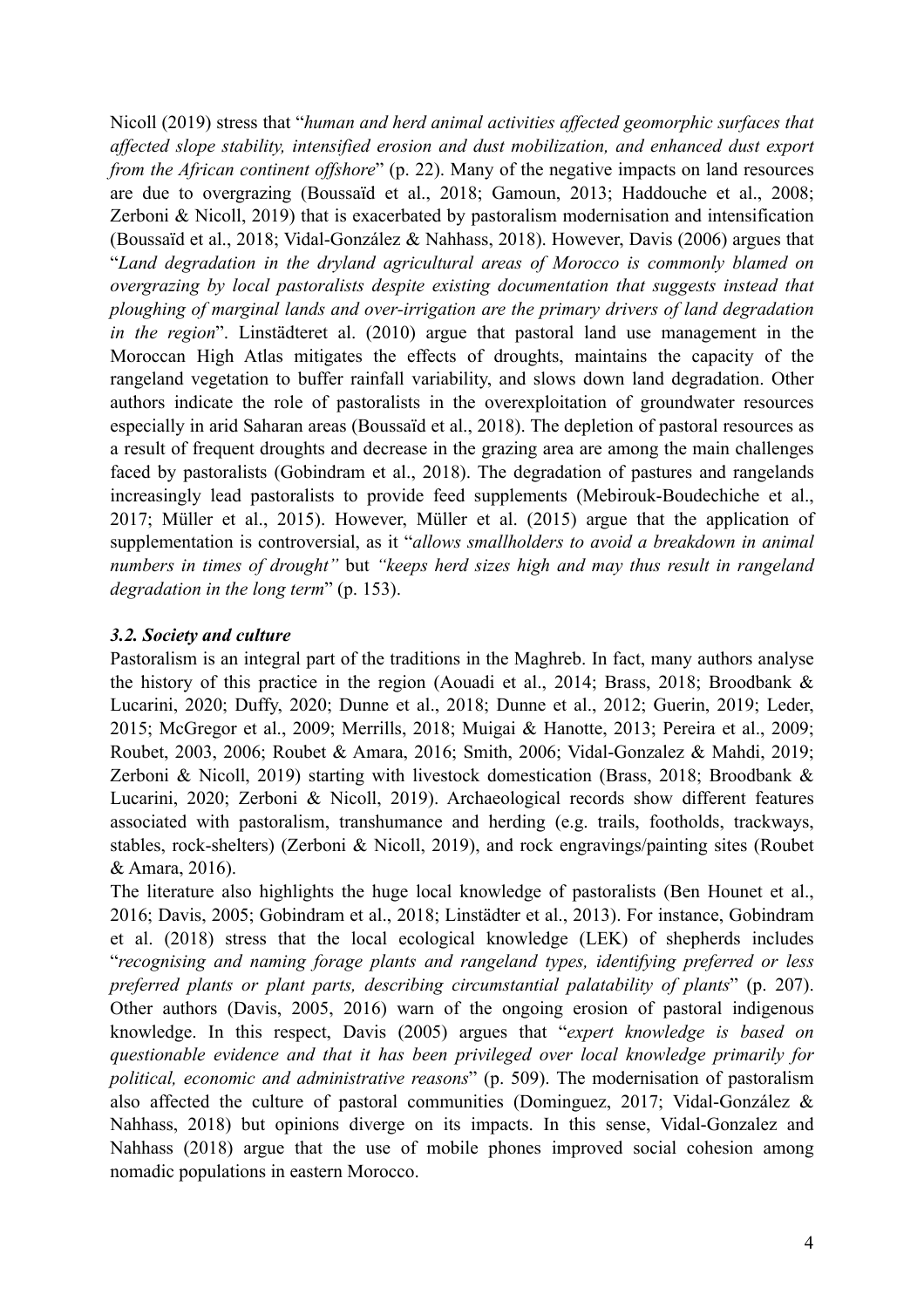Some authors focus on the poverty and vulnerability of pastoral households and communities in the Maghreb (Davies & Hatfield, 2007; Freier et al., 2014; Martin et al., 2016). Indeed, the livelihood security of pastoral households is threatened by, among others, changing climate and recurrent droughts (Martin et al., 2016). Martin et al. (2016) show that drought has forced some pastoral households to abandon their transhumant lifestyle in Morocco's High Atlas. Referring to Northern Algeria, Daoudi et al. (2013) put that "*In the steppe,[…], the increase of rainfall variability augments the vulnerability of agro-pastoralists, particularly those weakly endowed with resources, and compromises reproduction of their farming systems*" (p. 303). Other scholars highlight the resilience and adaptive capacity of pastoralists (Blanco  $\&$ Michon, 2017; Dressler et al., 2019; Jemaa et al., 2016; Linstädter et al., 2013). Indeed, the livelihoods of pastoral communities are undergoing different transformations (Davies & Hatfield, 2007; Faye et al., 2017; Freier et al., 2012; Gobindram et al., 2018; Haddouche et al., 2008; Le Roux & Bouazid, 2009; Rignall & Kusunose, 2018; Vidal-González & Nahhass, 2018) induced, inter alia, by climate change, land degradation and desertification as well as social changes (Vidal-González & Nahhass, 2018). Davies and Hatfield (2007) argue that "*Pastoralism is changing, adapting to market forces as well as demographic pressures, and influenced strongly by policies that still encourage sedenterisation*" (p. 100). The livelihood transformations include moving to agro-pastoralism (Blanco et al., 2017; Faye et al., 2017; Gobindram et al., 2018; Jemaa et al., 2016) and 'sedentarisation' (Blanco et al., 2017; Davies & Hatfield, 2007; Faye et al., 2017; Freier et al., 2012; Haddouche et al., 2008). Referring to Ait Arfa Guigou tribe in Morocco's Middle Atlas, Vidal-Gonzalez and Mahdi (2019) put that they were induced to "*shifting from nomadism to short-distance transhumance as an adaptation necessary to continue practicing sheepherding in their territory down to the present day*" (p. 129).

Pastoralists face different socio-cultural challenges such as rural exodus (especially of the young) (Blanco et al., 2017; Giuliani et al., 2017) and the lack of social recognition (Blanco et al., 2017). Dressler et al. (2019) point out to an increase in inequality in pastoral communities; they show that there is a kind of 'polarisation' between wealthy pastoralists (with large herds transported using trucks across large distances) and impoverished households (moving only by foot and experiencing decreasing herd sizes) in eastern Morocco. Also Dutilly-Diane et al. (2007) highlight two types of dominance in rangeland use in eastern Morocco "*some fractions select the best rangelands and are able to exclude other groups from it, others respond by ploughing extensive areas as a way to secure access of the surrounding pastures*" (p. 338).

# *3.3. Economics*

There is a dearth of articles addressing pastoralism economics in the Maghreb. Davies and Hatfield (2007) underline some of the benefits of the 'sedentarisation' of mobile pastoralists and put that "*Sedentarisation, at least of the household, can bring potential benefits of access to services since few countries have adopted models of mobile or community delivered service provision. It sometimes also improves access to markets, and can reduce transaction costs through improved communication*" (p. 100). However, Gobindram et al. (2018) argue that the low profitability of pastoralism, with respect to crop production, makes its future uncertain in Morocco. The low pastoralism profitability might explain why Rössler et al. (2010) found that "*Remittances from migrants, as the most important source of income for the population in the marginalized rural regions, are partly used to subsidize farming or pastoral activities and are therefore crucial for the continuity of the agricultural system*" (p. 634) in the High Atlas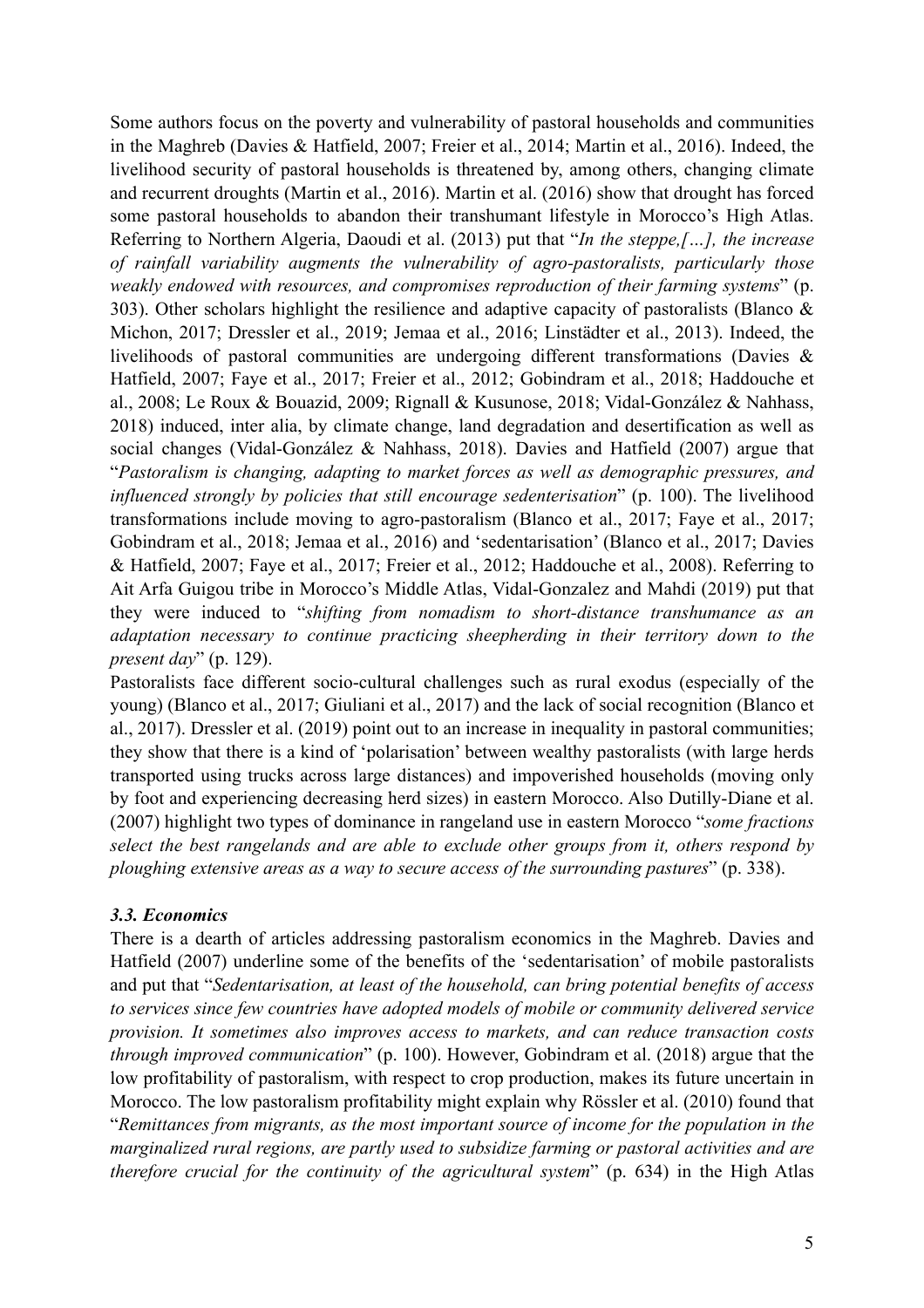region of Southern Morocco. Freier et al. (2014) analyse the vulnerability of income from sedentary pastoralism and mobile (transhumant) pastoralism to reduced precipitation and droughts in semi-arid, southern Morocco and found that mobile pastoralism is much less vulnerable to dryer climate than sedentary pastoralism. Indeed, the simulations of economic impacts of droughts on rangeland management performed by Freier et al. (2011) show that drought (2 years with 33% less precipitation) determine a decrease in profits from pastoralism by up to 57%. However, Dutilly-Diane (2007) stresses that pastoralism is the primary economic activity in the arid and semi-arid steppe areas, which occupy a large part of North Africa.

# *3.4. Policy and governance*

Policies are addressed in two different ways; by analysing the current policies that shape pastoralism and/or by highlighting policy interventions needed to preserve and develop pastoralism in the Maghreb. Blanco et al. (2017) argue that agro-pastoralism in southern Morocco is threatened by current agricultural policies. In this context, Davis (2005) warns that "*In Morocco the crisis narrative of desertification has been invoked for decades to facilitate and justify policy and legal changes that have systematically disadvantaged pastoralists and damaged the environment*" (p. 509). However, the knowledge and traditions of pastoralists and agro-pastoralists can be safeguarded thanks to heritage policies (Ben Hounet et al., 2016; Ben Hounet & Guinand, 2016). Indeed, Ben Hounet et al. (2016) argue that a "*greater recognition of farmers' knowledge and their ability to identify hardy animals can ensure the sustainability of farms*" (p. 365). In this respect, Dutilly-Diane (2007) suggests that "*It is crucial to evaluate the contribution of the pastoral sector in national economies in order to influence government policies on livestock pastoralism and rangeland management*" (p. 69).

Different aspects relating to governance are addressed, especially the management of collective rangelands and pastures (Benmoussa, 2013; Dominguez, 2017; Dutilly-Diane et al., 2007; Rignall & Kusunose, 2018). While customary management of collectively-owned land is often blamed for chaotic or unsustainable land use, Rignall and Kusunose (2018) argue that customary land tenure systems have been effective in mediating transformations of land use and livelihoods in south-eastern Morocco. Also Blanco et al. (2017) put that "*The sustainability of natural resource use relies on flexible property rights, backed up by a social and cultural norm-based regulation system, that allow crop-livestock integration and landscape collective management*" (p. 111) in southern Morocco. Dominguez (2017) analyses a local land governance system (prohibiting access to some natural resources for a given period to assure their sustained use) in Moroccan High Atlas called 'Agdal' and points out that its decline is increasing social inequality and environmental degradation. Benmoussa (2013) warns that the "*The trend towards individual appropriation of tribal lands transgresses age-old norms and thus symbolises a new way of being within communal territories, part of an important process of social changes within a global context of liberalisation and globalisation*" (p. 668) and criticizes the state's encouragement of steppe areas use for agriculture in Algeria. Also, Akasbi et al. (2012) point out that "*both the customary rules and its flexible adaptation to physical constraints are generally beneficial in terms of conservation of the arid and semiarid rangeland resources*" (p. 307) in Moroccan Atlas Mountains. The literature also denotes pastoral communities' willingness to be engaged in developing their areas; in this regard, Le Roux and Bouazid (2009) highlight that "*the population has a strong*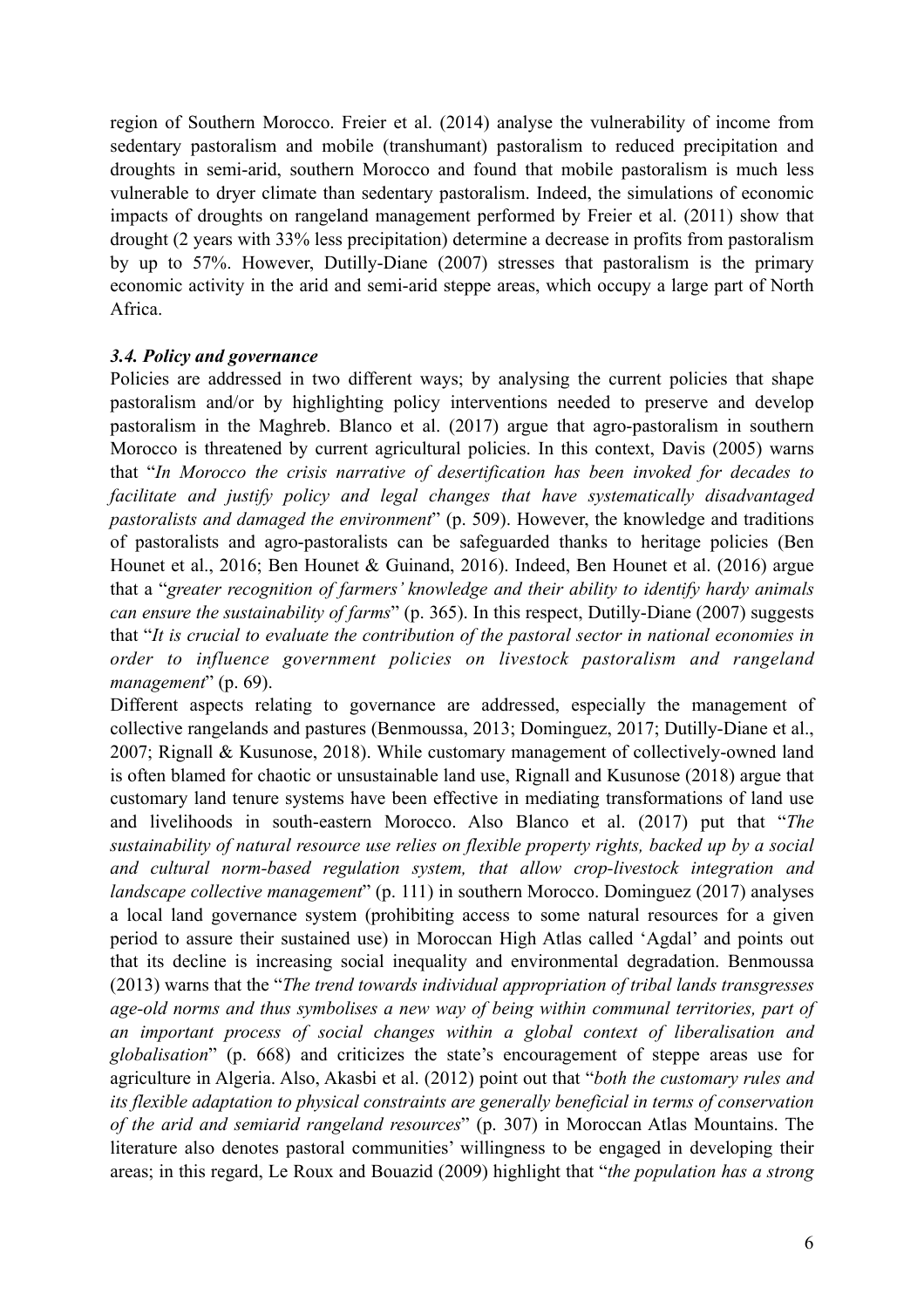*desire to be assisted in the development of guidelines for environmental education initiatives that would enable them as a community to deal with desertification and land degradation*" (p. 59) in Sefiane (Algeria).

### **4. Conclusions**

This paper provides a comprehensive review on pastoralism in the Maghreb. Despite its multifaceted and multifunctional benefits (environmental/ecological, social, cultural, economic), pastoralism is still perceived by some scholars and policy makers as ecologically damaging, economically unproductive, and culturally backward. Indeed, the analysed literature focuses on the negative impacts of pastoralism (e.g. land degradation, desertification, deforestation) and the challenges faced by pastoral communities (e.g. climate change, poverty, livelihood vulnerability, marginalization and social exclusion, pastoral culture erosion). Therefore, it is important to raise awareness about the role of pastoralism in the Maghreb to increase public investment in the sector. For that, a good starting point can be to devote more attention to pastoralism and pastoralists in the research agenda, in order to produce sound data and evidence to inform policies. This is particularly crucial since the review shows that there is a gap in research on pastoralism in the Maghreb. Future research should highlight the role of pastoralism in the provision of ES and public goods, and as an integral part of the cultural and social assets of the Maghrebi countries and communities. Furthermore, pastoralists have shown extensive capacities to adapt to variable climate and environmental conditions. Beyond being a simple production system, pastoralism is a livelihood and land-use system that is crucial for improving the living conditions of rural populations in remote, marginal areas. Beside research, there is also a need to reform the governance of the whole sector by, inter alia, improving the political representation of pastoral communities. In this respect, holistic approaches to agro-pastoral systems and communities, embedding the range of ecosystem and societal services they provide, are needed. The contribution of regional projects, such as PACTORES, can result instrumental in this respect as they allow exchanging good practices on pastoralism among academia, policy makers and pastoral communities in the Mediterranean.

### **Acknowledgement**

This work is financed by the Italian Ministry of Education, Universities and Research (MIUR) in the framework of PACTORES (Pastoral ACTORs, Ecosystem services and Society as key elements of agro-pastoral systems in the Mediterranean) project ([http://](http://www.pactores.eu) [www.pactores.eu](http://www.pactores.eu)) within ERANET-MED program (project code: ERANETMED2-72-303).

### **References**

- Abdallah H. & Souilmi H. (2015). Analyse des changements d'occupation du sol et des transformations socio-économiques au cours du XXème siècle dans les marges arides du Tell oriental (Dorsale centrale, environs d'Es Srassif, Tunisie). *Physio-Géo*, 9, 81–109.
- Abdelguerfi A. & Laouar M. (2000). Conséquences des changements sur les ressources génétiques du Maghreb. In *Rupture : nouveaux enjeux, nouvelles fonctions, nouvelle image de l'élevage sur parcours* (pp. 77–87). Montpellier: CIHEAM-IAMM.
- Akasbi Z., Oldeland J., Dengler J. & Finckh M. (2012). Social and ecological constraints on decision making by transhumant pastoralists: a case study from the Moroccan Atlas Mountains. *Journal of Mountain Science*, *9*(3), 307–321.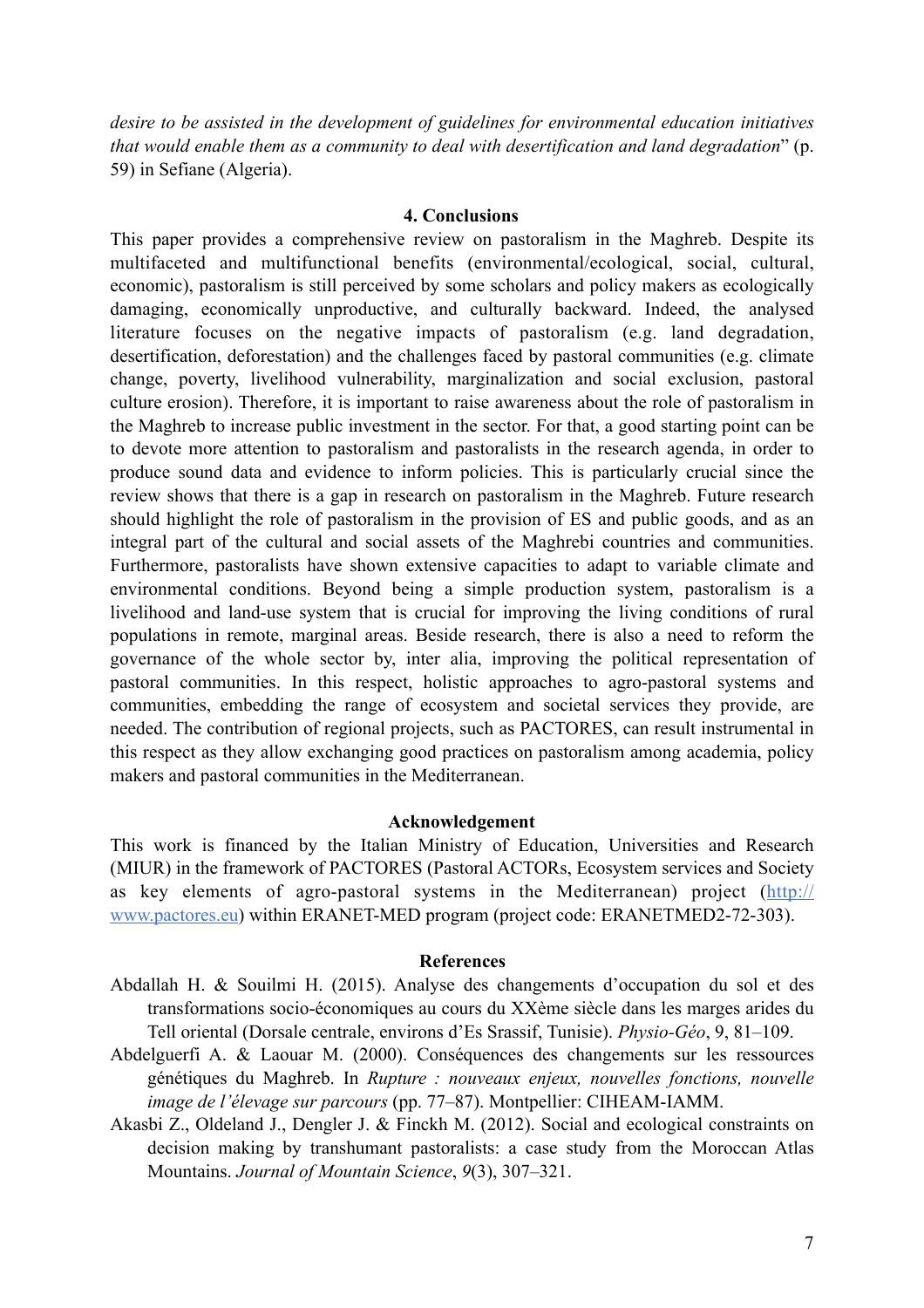- Aouadi N., Dridi Y. & Ben Dhia W. (2014). Holocene environment and subsistence patterns from Capsian and Neolithic sites in Tunisia. *Quaternary International*, *320*, 3–14.
- Ben Hounet Y., Brisebarre A.-M. & Guinand S. (2016). Le patrimoine culturel du pastoralisme : perspective globale, identité étatique et savoirs locaux au prisme des races locales au Maroc. *Revue Scientifique et Technique de l'OIE*, *35*(2), 357–370.
- Ben Hounet Y. & Guinand S. (2016). The Wacda of Sid Ahmad Majdūb and of Sidi Yahia: The Intangible Heritage and the Semi-Nomadic Tribes of the Algerian West. *Nom. Peoples*, *20*(2), 245–264.
- Benazzouz M. T. (1996). *The causes of desertification in the northern Algerian Sahara*. (O. Slaymaker, Ed.), *Geomorphic Hazards*. Chichester, England: John Wiley & Sons Ltd.
- Benmoussa B. (2013). An effect of globalisation? The individual appropriation of 'arch lands in Algeria. *The Journal of North African Studies*, *18*(5), 668–677.
- Bewsell D. & Dake C. (2008). Socio-economic issues in pasture-based farming. In R. W. McDowell (Ed.), *Environmental Impacts of Pasture-based Farming* (pp. 98–121). Wallingford (UK): CABI Publishing.
- Blanco J., Genin D., Carrière S.M. (2015). The influence of Saharan agro-pastoralism on the structure and dynamics of acacia stands. *Agriculture, Ecosystems & Environment*, 21-31.
- Blanco J. & Michon G. (2017). Sustaining a Livelihood in a Context of Climatic Stochasticity and Risk: Teaching from Saharan Border Pastoralists in South-western Morocco. *Hesperis-Tamuda*, *52*(1), 163–192.
- Blanco J., Michon G. & Carrière S. M. (2017). Natural ecosystem mimicry in traditional dryland agroecosystems: Insights from an empirical and holistic approach. *Journal of Environmental Management*, *204*, 111–122.
- Boussaïd A., Souiher N., Dubois C. & Schmitz S. (2018). L'amplification de la désertification par les pratiques agro-sylvo-pastorales dans les hautes plaines steppiques algériennes : les modes d'habiter de la Wilaya de Djelfa. *Cybergeo*. https://doi.org/10.4000/cybergeo. 29257
- Brass M. (2018). Early North African Cattle Domestication and Its Ecological Setting: A Reassessment. *Journal of World Prehistory*, *31*(1), 81–115.
- Broodbank C. & Lucarini G. (2020). The Dynamics of Mediterranean Africa, ca. 9600–1000 bc: An Interpretative Synthesis of Knowns and Unknowns. *Journal of Mediterranean Archaeology*, *32*(2), 195–267.
- Campbell J.F.E., Fletcher W.J., Joannin S., Hughes P.D., Rhanem M. & Zielhofer C. (2017). Environmental Drivers of Holocene Forest Development in the Middle Atlas, Morocco. *Frontiers in Ecology and Evolution*, *5*. https://doi.org/10.3389/fevo.2017.00113
- Chehma A. & Abdelhamid H. (2012). Prediction equation for determining the phytomass of spontaneous perennial plants in Saharan rangeland. *Fourrages*, *211*, 239–242.
- Chiche J. (1996). Organization of pastoralism in Morocco Prudent or improper use of resources. In *International Symposium on the Optimal Exploitation of Marginal Mediterranean Areas by Extensive Ruminant Production Systems* (pp. 307–314). Braunschweig, Germany: European Association for Animal Production.
- Daoudi A., Terranti S., Hammouda R. F., & Bédrani S. (2013). Adaptation to drought in the Algerian steppe: The case of productive strategies of Hadj Mechri agro-pastoralists. *Cahiers Agricultures*, *22*(4), 303–310.
- Davies J. & Nori M. (2008). Managing and mitigating climate change through pastoralism. *Policy Matters*, *16*, 127–141.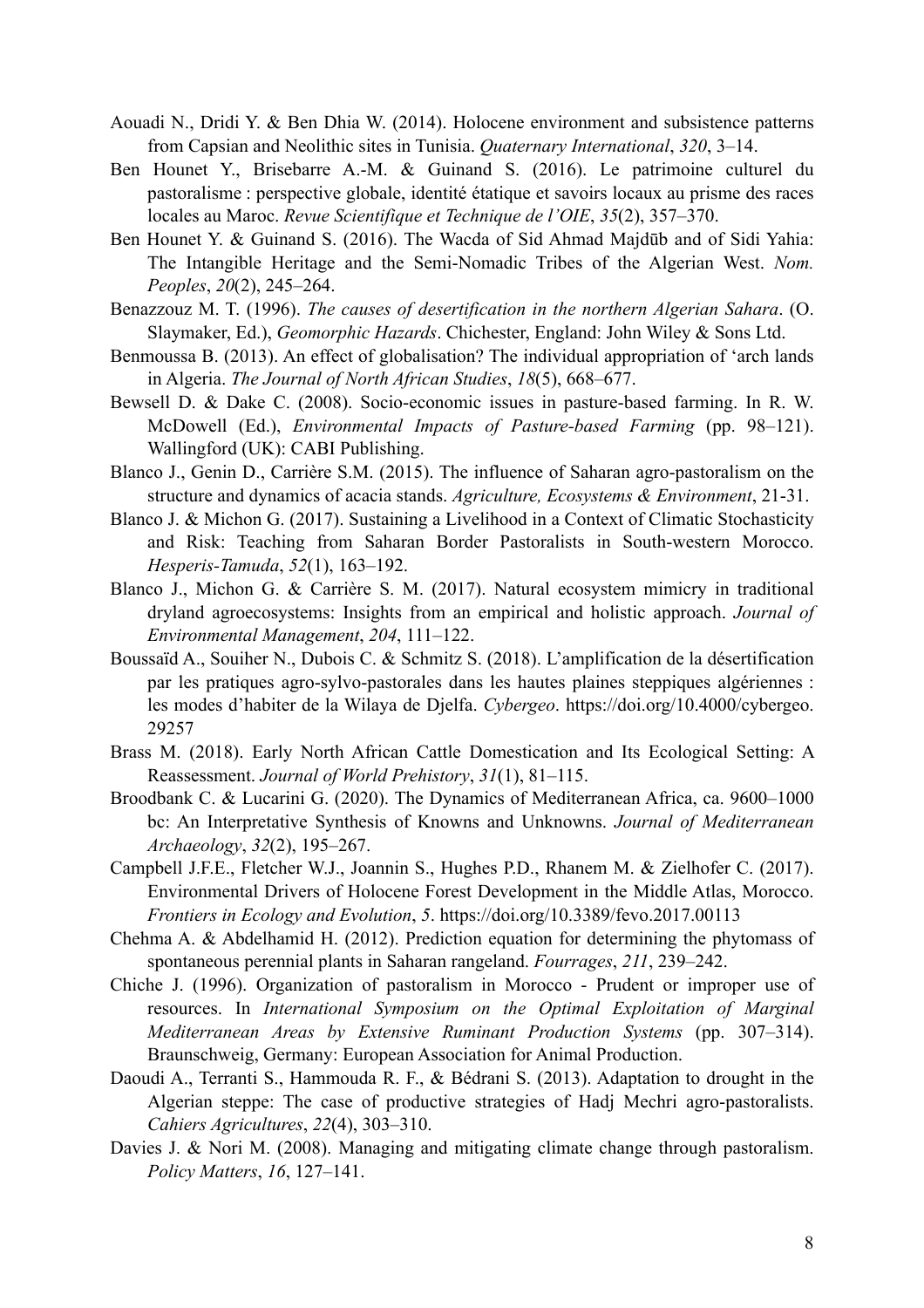- Davies J., Ouedraogo R., Hagelberg N. & Niamir-Fuller M. (2014). Sustainable Pastoralism for the Post 2015 Agenda. https://sustainabledevelopment.un.org/content/documents/ 626970-Davies-Sustainable Pastoralism for the Post 2015 Agenda.pdf
- Davies J. & Hatfield R. (2007). The Economics of Mobile Pastoralism: A Global Summary. *Nomadic Peoples*, *11*(1), 91–116.
- Davis D.K. (2004). Desert 'wastes' of the Maghreb: desertification narratives in French colonial environmental history of North Africa. *Cultural Geographies*, *11*(4), 359–387.
- Davis D.K. (2005). Indigenous knowledge and the desertification debate: problematising expert knowledge in North Africa. *Geoforum*, *36*(4), 509–524.
- Davis D.K. (2006). Neoliberalism, environmentalism, and agricultural restructuring in Morocco. *The Geographical Journal*, *172*(2), 88–105.
- Davis D.K. (2016). Political Economy, Power, and the Erasure of Pastoralist Indigenous Knowledge in the Maghreb and Afghanistan. In P. Meusburger, T. Freytag, & L. Suarsana (Eds.), *Ethnic and Cultural Dimensions of Knowledge* (pp.211–228). Dordrecht: Springer.
- Dominguez P. (2017). Political Ecology of Shifting Cosmologies and Epistemologies among Berber Agro-Sylvo-Pastoralists in a Globalizing World. *Journal for the Study of Religion, Nature and Culture*, *11*(2), 227–248.
- Dressler G., Hoffmann F., Breuer I., Kreuer D., Mahdi M., Frank K. & Müller B. (2019). Polarization in (post)nomadic resource use in Eastern Morocco: insights using a multiagent simulation model. *Regional Environmental Change*, *19*(2), 489–500.
- Duffy. (2020). Some Like It Hot: Mediterranean Societies at the End of the Little Ice Age. *Agricultural History*, *94*(2), 176. https://doi.org/10.3098/ah.2020.094.2.176
- Dunne J., di Lernia S., Chłodnicki M., Kherbouche F. & Evershed R. P. (2018). Timing and pace of dairying inception and animal husbandry practices across Holocene North Africa. *Quaternary International*, *471*, 147–159.
- Dunne J., Evershed R. P., Salque M., Cramp L., Bruni S., Ryan K., … di Lernia S. (2012). First dairying in green Saharan Africa in the fifth millennium bc. *Nature*, *486*(7403), 390–394.
- Dutilly-Diane C. (2007). Pastoral Economics and Marketing in North Africa: A Literature Review. *Nomadic Peoples*, *11*(1), 69–90.
- Dutilly-Diane, C., Acherkouk M., Bechchari A., Bouayad A., El Koudrim M. & Maatougui A. (2007). Dominance communautaire dans l'exploitation des espaces pastoraux : impacts sur les modes de vie et implications pour la gestio. *Cahiers Agricultures*, *16*(4), 338–346.
- FAO (2020). Policy Support and Governance Portal Pastoralism. Rome.
- Faye B., Senoussi H., & Jaouad M. (2017). Le dromadaire et l'oasis : du caravansérail à l'élevage périurbain. *Cahiers Agricultures*, *26*(1), 14001.
- Freier K., Finckh M. & Schneider U. (2014). Adaptation to New Climate by an Old Strategy? Modeling Sedentary and Mobile Pastoralism in Semi-Arid Morocco. *Land*, *3*(3), 917– 940.
- Freier K. P., Bruggemann R., Scheffran J., Finckh M. & Schneider U. A. (2012). Assessing the predictability of future livelihood strategies of pastoralists in semi-arid Morocco under climate change. *Technological Forecasting and Social Change*, *79*(2), 371–382.
- Freier K. P., Schneider U. A. & Finckh M. (2011). Dynamic interactions between vegetation and land use in semi-arid Morocco: Using a Markov process for modeling rangelands under climate change. *Agriculture, Ecosystems & Environment*, *140*(3–4), 462–472.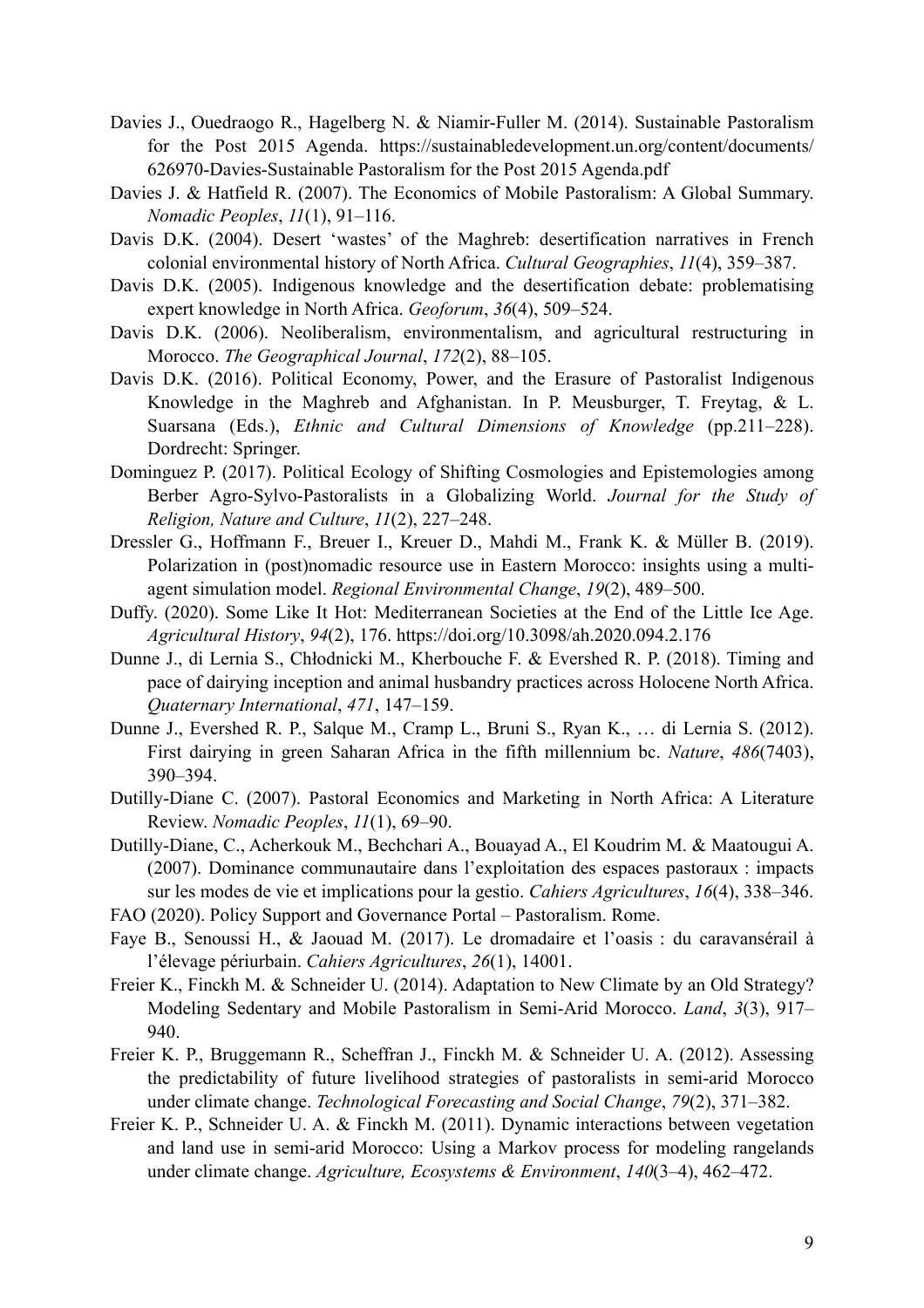- Gamoun M. (2013). Management and resilience of Saharan rangelands: South Tunisia. *Fourrages*, (216), 321–328.
- Gaouar S. B. S., Lafri M., Djaout A., El-Bouyahiaoui R., Bouri A., Bouchatal A., … Da Silva A. B. (2017). Genome-wide analysis highlights genetic dilution in Algerian sheep. *Heredity*, *118*(3), 293–301.
- Giuliani A., Mengel S., Paisley C., Perkins N., Flink I., Oliveros O. & Wongtschowski M. (2017). Realities, Perceptions, Challenges and Aspirations of Rural Youth in Dryland Agriculture in the Midelt Province, Morocco. *Sustainability*, *9*(6), 871.
- Gobindram N.-E., Boughalmi A., Moulin C. H., Meuret M., Bastianelli D., Araba A. & Jouven M. (2018). Feeding flocks on rangelands: insights into the local ecological knowledge of shepherds in Boulemane province (Morocco). *The Rangeland Journal*, *40*(3), 207.
- Guerin A. (2019). Deserts, Capital and "Civilisation": The Politics of Environmental Naming in Eastern Morocco, 1925-1939. *Global Environment*, *12*(1), 134–153.
- Haddouche I., Toutain B., Saidl S. & Mederbal K. (2008). How to reconcile the development of steppe populations and the fight against desertification? Case of the wilaya of Nâama (Algeria). *New Medit*, *7*(3), 25–31.
- Jemaa T., Huguenin J., Moulin C.-H. & Najar T. (2016). Les systèmes d'élevage de petits ruminants en Tunisie Centrale : stratégies différenciées et adaptations aux transformations du territoire. *Cahiers Agricultures*, *25*(4), 45005. https://doi.org/10.1051/ cagri/2016030
- Jónsson G. (2010). *The environmental factor in migration dynamics a review of African case studies*. International Migration Institute (IMI), Oxford.
- Kuhn A., Heidecke C., Roth A., Goldbach H., Burkhardt J., Linstädter A., … Gaiser T. (2010). Importance of Resource Management for Livelihood Security under Climate Change in Southern Morocco. In *Impacts of Global Change on the Hydrological Cycle in West and Northwest Africa* (pp. 566–591). Berlin: Springer.
- Le Cuziat J., Vidal E., Roche P. & Lacroix F. (2005). Human activities affect the potential distribution of the houbara bustard Chlamydotis undulata undulata. In *International Symposium on Ecology and Conservation of Steppe Land Birds* (pp. 21–30). Madrid: Sociedad Espanola Ornitolgia.
- Le Roux C. & Bouazid T. (2009). Subsistence living and eco-positive behaviour: Two diametrically opposed concepts? a case study of farmers' perspectives in Sefiane, Algeria. *Arab Gulf Journal of Scientific Research*, *27*(1–2), 59–69.
- Leder S. (2015). Towards a Historical Semantic of the Bedouin, Seventh to Fifteenth Centuries: A Survey. *Der Islam*, *92*(1), 85–123.
- Linstädter A., Baumann G., Born K., Diekkrüger B., Fritzsche P., Kirscht H. & Klose A. (2010). Land use and land cover in Southern Morocco: Managing unpredictable resources and extreme events. In *Impacts of Global Change on the Hydrological Cycle in West and Northwest Africa* (pp. 612–633). Berlin: Springer.
- Linstädter A., Kemmerling B., Baumann G. & Kirscht H. (2013). The importance of being reliable – Local ecological knowledge and management of forage plants in a dryland pastoral system (Morocco). *Journal of Arid Environments*, *95*, 30–40.
- Martin R., Linstädter A., Frank K. & Müller B. (2016). Livelihood security in face of drought – Assessing the vulnerability of pastoral households. *Environ. Model. & Soft. 75*,414-423.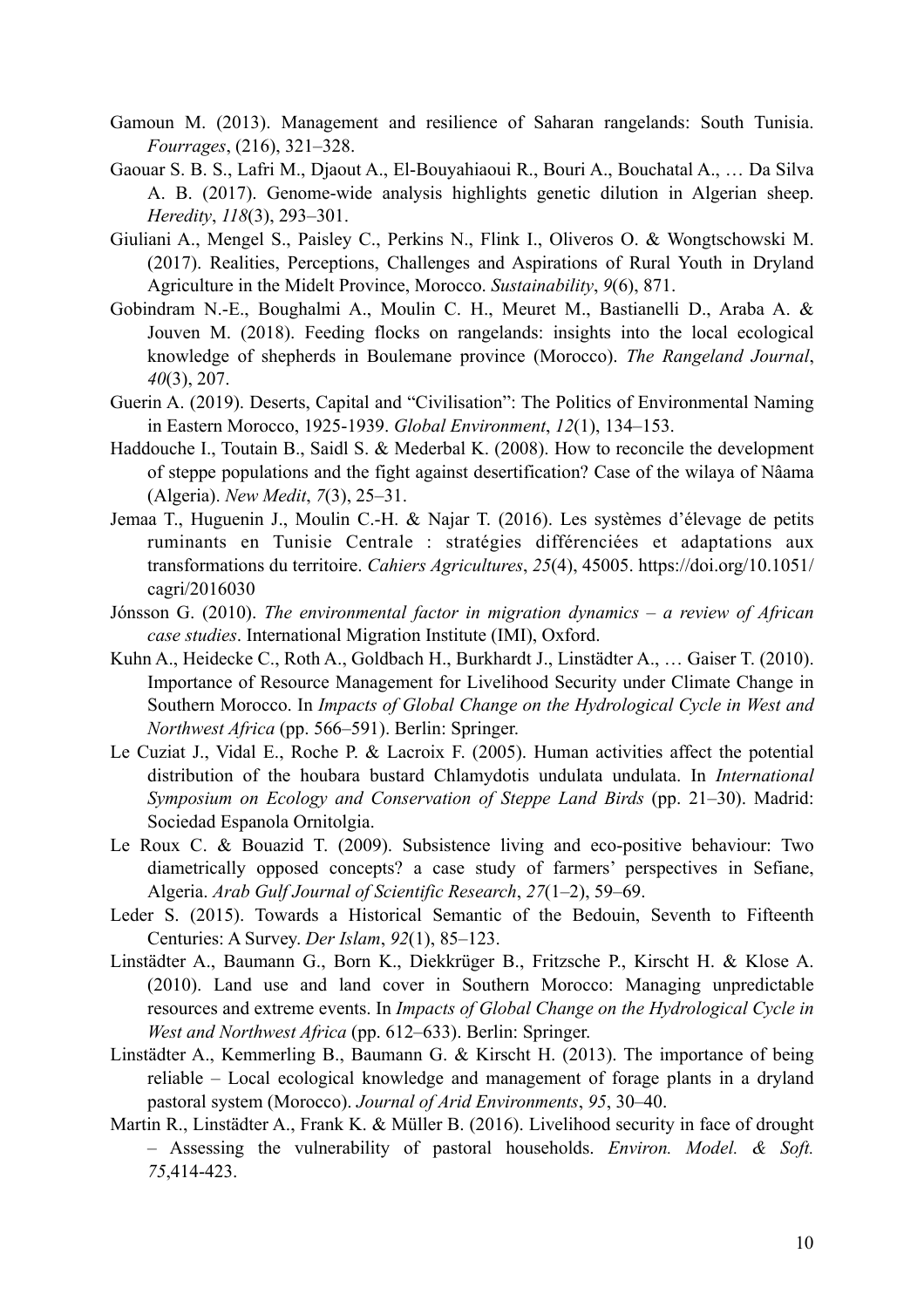- Maurer G. (1992). Agriculture in the Rif and Tell Mountains of North Africa. *Mountain Research and Development*, *12*(4), 337. https://doi.org/10.2307/3673684
- McGregor H. V., Dupont L., Stuut J.-B. W. & Kuhlmann H. (2009). Vegetation change, goats, and religion: a 2000-year history of land use in southern Morocco. *Qu. Sc. R.*, *28*, 1434-48.
- Mebirouk-Boudechiche L., Abidi S., Boudechiche L. & Gherssi M. (2016). Evaluation of forage produced by *Erica arborea*, shrub species found in Algerian alder forests in wetlands of northeastern Algeria. *Fourrages*, (225), 71–74.
- Mebirouk-Boudechiche L., Abidi S., Rezkallah W. & Matallah S. (2017). Quantités ingérées et comportement alimentaire des caprins sur un parcours forestier du nord-est algérien. *Fourrages*, (229), 91–95.
- Mebirouk-Boudechiche L., Boudechiche L., Chemmam M., Djaballah S., Bouzouraa I. & Cherif C. (2015). An estimate of the foliar biomass accessible as forage produced by *Pistacia lentiscus* and *Calycotome spinosa*, two shrub species found in Algerian cork oak forests. *Fourrages*, (221), 77–83.
- Ménard N., Foulquier A., Vallet D., Qarro M., Le Gouar P. & Pierre J.-S. (2014). How tourism and pastoralism influence population demographic changes in a threatened large mammal species. *Animal Conservation*, *17*(2), 115–124.
- Merrills A. (2018). Invisible men: mobility and political change on the frontier of late Roman Africa. *Early Medieval Europe*, *26*(3), 355–390.
- Muigai A. W. T., & Hanotte O. (2013). The Origin of African Sheep: Archaeological and Genetic Perspectives. *African Archaeological Review*, *30*(1), 39–50.
- Müller B., Schulze J., Kreuer D., Linstädter A. & Frank K. (2015). How to avoid unsustainable side effects of managing climate risk in drylands — The supplementary feeding controversy. *Agricultural Systems*, *139*, 153–165.
- Nori, M. (2017). Migrant Shepherds: Opportunities and Challenges for Mediterranean Pastoralism. Journal of Alpine Research, 1-14. DOI: 10.4000/rga.3554
- Pereira F., Queiros S., Gusmao L., Nijman I.J., Cuppen E., Lenstra J.A., … Amorim A. (2009). Tracing the History of Goat Pastoralism: New Clues from Mitochondrial and Y Chromosome DNA in North Africa. *Mol. Biol. Evol.*, *26*(12), 2765–2773.
- Rignall K., & Kusunose Y. (2018). Governing livelihood and land use transitions: The role of customary tenure in southeastern Morocco. *Land Use Policy*, *78*, 91–103.
- Rivera-Ferre M. G. & López-i-Gelats F. (2012). *The role of small scale livestock farming in climate change and food security*. http://vsf-international.org/wp-content/uploads/ 2015/01/STUDY\_the-role-of-small-scale-livestock-farming-in-climate-change-and-foodsecurity.pdf
- Rocha Correa P.F. (2013). *Land and Livestock Management in the Mountains of Maghreb*. Wageningen University, Wageningen (NL). https://edepot.wur.nl/260277
- Rössler M., Kirscht H., Rademacher C., Platt S., Kemmerling B. & Linstädter A. (2010). Migration and Resource Management in the Drâa Valley, Southern Morocco. In P. Speth, M. Christoph, B. Diekkruger, M. Bollig, A. Fink, H. Goldbach, … M. Rossler (Eds.), *Impacts of Global Change on the Hydrological Cycle in West and Northwest Africa* (pp. 634–646). Berlin: Springer.
- Roubet C. (2003). « Statut de Berger » des communautés atlasiques, néolithisées du Maghreb oriental, dès 7000 BP. *L'Anthropologie*, *107*(3), 393–442.
- Roubet C. (2006). Les comportements de subsistance et symboliques des premiers pasteurs